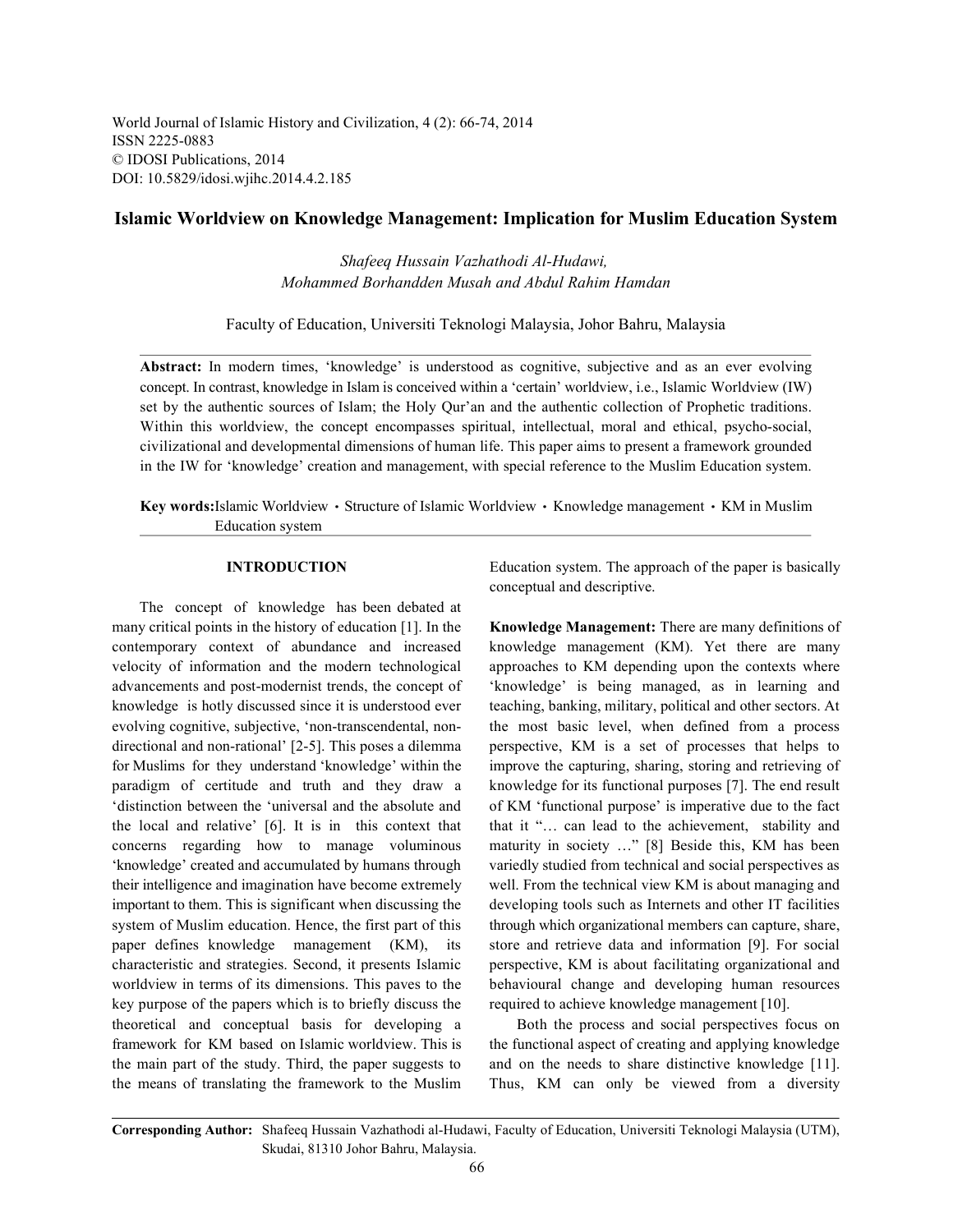perspective rather than a universality perspective, because it is people, not systems, who manage knowledge and for different functional purposes [12]. This is very true of the traditional KM strategies where the application of knowledge "begins with users and also ends with users" [13]. Without understanding people and their culture and contexts, knowledge cannot be managed satisfactorily [10]. How people manage knowledge and what strategies they utilize are influenced by human limitations and situations. General and personal limitations of people, as well as the collective culture and heritage of the society or organizations that they work with affect the means and ways they manage Fig 2: KM Elements in Perspective [20] 'knowledge'. Then what is knowledge? What underlies the concept of knowledge? Knowledge is the interpreted information. People interpret

'insights, understandings, experiences, contextual knowledge of various bits of information. Thus, as information and the practical know-how' that provides a summarized by Sajjadi, framework for evaluating new information [14]. It is "Knowledge is dependent on and based on information accumulated over experience, through which one can and it is the transcendent stage of information. Although understand the underlying patterns and principles, so information and knowledge are related, information per that it can be put in context and combined and applied se contains no knowledge; however, knowledge can appropriately resulting in wisdom [3]. This contain information." [16]. understanding is tacit and intangible and thus According to Fleming (1996), 'wisdom is even more so knowledge is tacit and intangible. It is the end result of than knowledge and wisdom arises when one data-information-knowledge continuum, where people understands the foundational principles responsible for process them with the help of tools and technologies the patterns representing knowledge…" [14, 5]. He prefers (see Figure 1). to refer to these foundational principles as 'eternal truths'

data, information, knowledge and wisdom are in Figure as 'organizational intellect [17]. Such a wisdom or intellect 2. Data are 'just a meaningless points in space and time' is key assets and resources to the organization and a or disjoined facts. People process 'data' by 'finding a way successful management of them helps organizations to to attribute meaning to them by associating it with deliver value-added services and products. Throughout other things [15]. Thus, when data is organized and all these exercises of making relations, finding out related to each other they are turned into patterns and principle, human beings engage in a key 'information' [15]. human process called 'ratiocination' [18]. The logical



Fig. 1: KM continuam [7] it' 7[6].



**Knowledge:** Knowledge refers to mean a fluid mix of patterns that already reside in them when creating information to create knowledge. People utilize the

Neil Fleming (nd) gives an apt description of what [14], whereas in the organizational setups it is also called coherence achieved through ratiocination make the knowledge possible to be "applied to the real life situations and problems for the evaluation of one's perception about his/her conclusion about the world" and the purpose of living [19].

> KM thus brings together three core organizational resources- people, processes and media in tools and technologies- to enable organizations to use and share data-information, knowledge and wisdom [7]. Any of these three organizational resources can be ignored, 'but only at great cost to the organization and to those within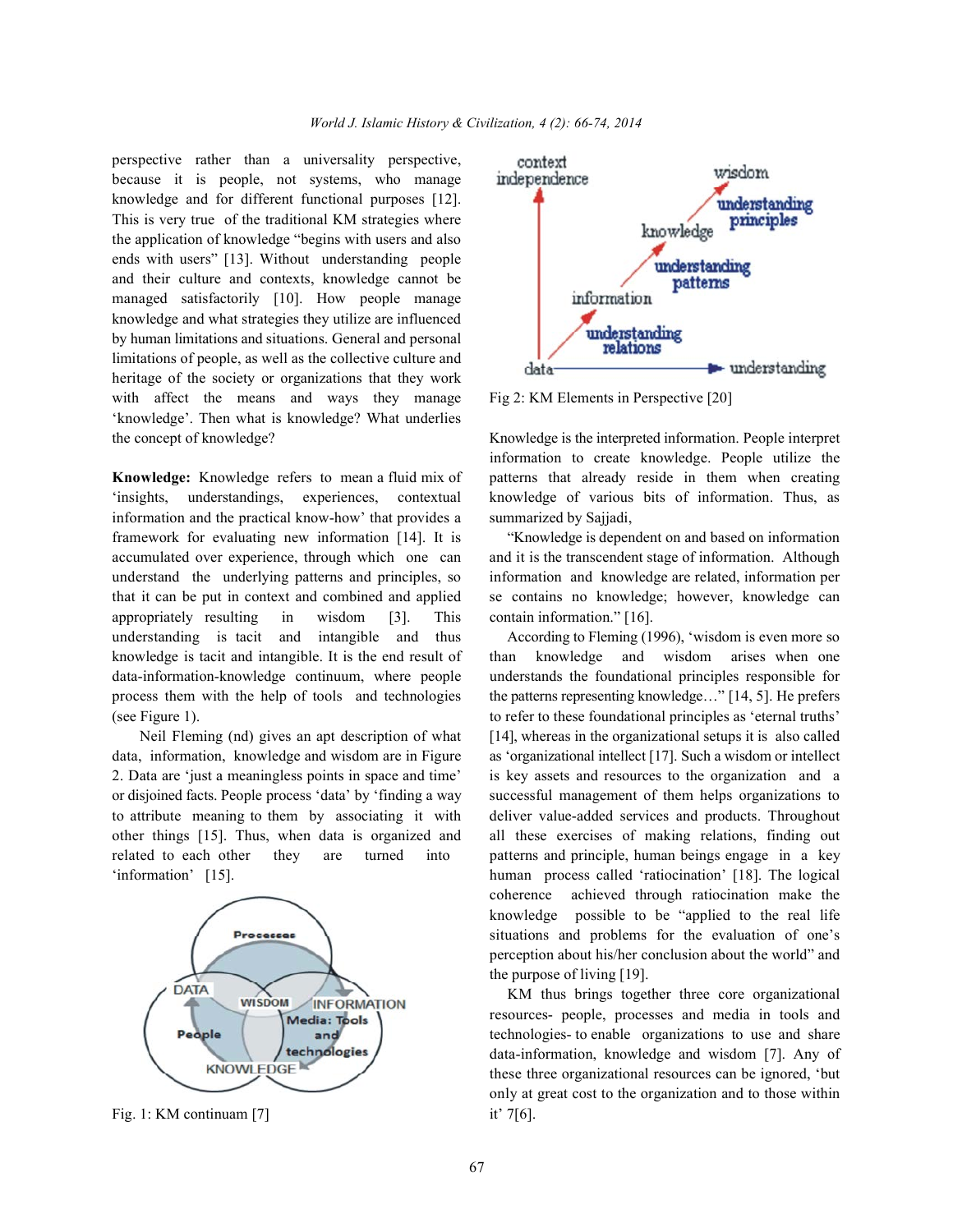mission is central to why such an organization is keen to manage its organizational knowledge. In the process, people in the organization might have already developed a big chunk of knowledge. They create this knowledge by interacting with each other and with the sources of knowledge and through experiences. And the byproduct of this human interaction is 'the human knowledge, which is the source of wealth for these organizations' [7]. Thus, 'familiarity with both the concept and context' where knowledge 'normally belongs' is much required when defining the concept of management and creation of knowledge' [21]. This emphasizes the social dimension of knowledge creation and utilization where primarily the focus is not on the individual process, but more on the participative and collaborative process [22].

Thus, there is a sequence and continuity as people progress along the continuum and as their understanding develops. What technologies and tools do is the media part or just facilitation of the processes. Technology provides people with easy access to data, so that they figure out the relations and patterns and principles that underlie in the sequence where data are converted to information and that to knowledge and ultimately into wisdom.

So, in summary:

- Data are disjoint and discrete facts
- Information relates to description, definition, or perspective (what, who, when, where).
- Knowledge comprises strategy, practice, method, or approach (how).
- Wisdom embodies principle, insight, moral, or archetype (why).

When dealing with the Muslim Education (ME) which is the focus of the discussion of the present article, the data, information, knowledge and wisdom need to be seen from the 'faith-based' perspective and within the particularity of Islam. 'Familiarity with both the concept and context' of knowledge within this particularity is *sine quo none* to those managing institutions that cater for educating Muslims [21, 24]. Outside this context, the unequivocal religious facts and figures are just data to its first informants. They turn to be information, when these links are understood. Information is so much elastic and confusing and thus can be unworthy of attention unless

In a business context, achieving the organizational they are interpreted based on the underlying patterns that form the links and relations. Thus, information turn into knowledge; and when that is done based on the principles underlying the patterns they become wisdom.

> Although data as such, be it religious or not, are true and real, but do not make sense, are meaningless, dry and uninspiring unless data sets are related to each other and unless the 'links' among them are explored. However, there is a 'natural, but distinct relation' between those pieces of data and information related to 'faith' and this relation is determined by the factor called 'religion'. This makes the religious facts and information distinct from scientific data. Nevertheless, this fact in itself does not negate the requirement on religious facts and information that one should know them or 'cognitively process' them in the most reliable manner. Rather, in the faith-based context, the relations, patterns, principles are also decided by the religion; and they also require cognitive comprehension. This is because, a Muslim man or woman needs 'willpower' supported by his/her 'rational' power, in order to be able to submit, his/her feeling, thoughts and behaviour, words and deeds and action and aspirations willingly and whole-heartedly to the Almighty Allah [24]. It is knowledge that creates this willpower and rational support. In the words of Osman Bakar (1991),

> the unity of 'ilm and îman is so well established in Islamic *Weltanschauung* that the customary notion of dichotomy of belief and knowledge, prevalent in the West, is not tenable within the Qur'anic framework. The nature of the Islamic faith is such that the distinction between knowing and believing is rather blurred…. [25].

> This is particularly relevant to education institutions and very particular to those providing for the ME. Before venturing into that, the following section elaborates on KM in education, thereby leading the discussion to the concept of education in Islam and its relation to ME.

> **Knowledge Management in Education:** In the post-modern times, phrases like 'knowledge-based society, knowledgebased economy and knowledge-worker' are so commonly used, thereby implying the top priority given to education in every country. Education is about the growth and development every individual potential in the most balanced manner, thereby contributing to the development of economy, power and prosperity of any country and well-being of its people. Knowledge and its transmission, reconceptualization and reproduction for functional purposes are the core of this education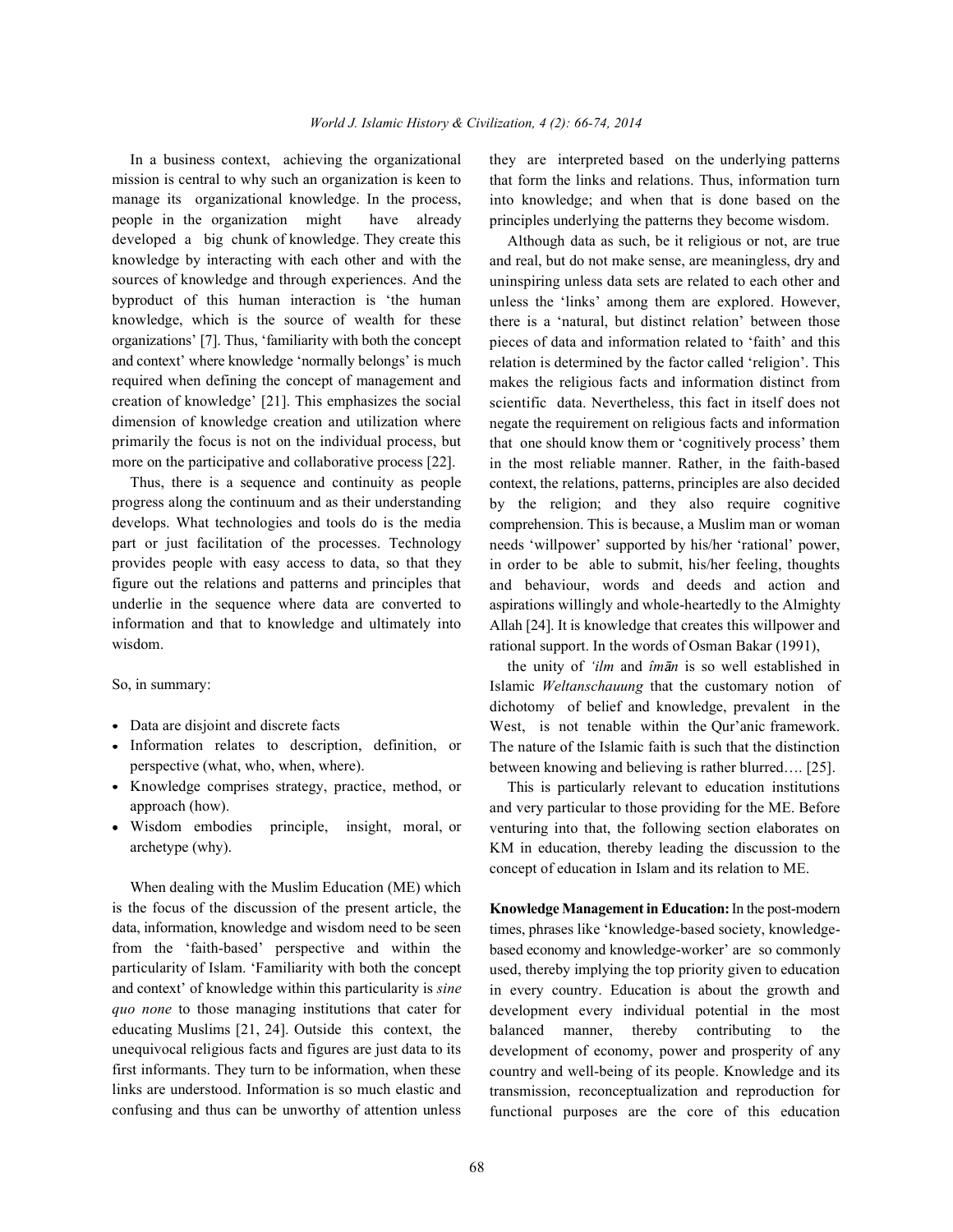process. Knowledge is the key asset to the educational traditions of Western society itself, there are different institutions. But how would educators remain abreast of

 many external and internal demands for accountability and improvement in education, such as effective student assessment, value-added issues and a wide variety of changing standards in curricula and pedagogical methods while they are on the perils of information overload. This is the *raison d'être* that the educational institutions need to be adaptive to the 'information culture' as well as effective and innovative Knowledge Management Strategies (KMS).

In education, thus KM can be described as a set of practices that helps to improve the use and sharing of data, information, knowledge and wisdom in value-based, reasoned decision-making, especially with regards to enhancing student learning and development. Thus, in the education process, 'knowledge' is managed deliberately and in a purposeful manner, where significant contexts in terms of the unique and particular indigenous culture and ethical beliefs of the learners are not put aside [3, 10]. Thus, KM as such cannot be argued to be a new concept, for that is what educators do when they plan, design, implement and evaluate curriculum.

As Hebert Kliebard (1975) critiques, 'to determine what subjects should be taught we must already know what those subjects ought to be' [26]. That is, when educators decide upon what knowledge (subject-matters) are to be taught and how best they can be learnt by the student, they are actually making reasoned-judgments.

In short, in the education process, 'knowledge' is valuable information or values and insights emerging of human minds; knowledge is about beliefs, commitment and action; knowledge is truth, beliefs, perspectives, judgment, know-how and methodologies [27]. Without understanding the people, therefore, knowledge cannot be managed satisfactorily, because 'knowledge affects thought, behaviour and civilizing effectiveness or (in the case of lack of knowledge,) ineffectiveness' [28]. Add to this, the personal and social dimensions of knowledgecreation mentioned above which promptly suit the faithbased knowledge creation as happens in the ME context. These are mostly in contrast with the concepts of knowledge 'predominantly embedded in western philosophy and values', which 'tend to ignore the growing multicultural nature of educational institutions' [29]. This is especially true about how 'knowledge' is conceptualized in the mainstream KM literature, which has developed from the Western point of view. Rather, as indicated by the definitions of knowledge mentioned above, even within the intellectual and ideological assumptions regarding the nature of man and society [30]. To put it short, the culturally embedded theories and practices influence the practice of 'knowledge' management [10]. In this regard, it is essential to identify the epistemic beliefs of Muslims with regards to the concept of knowledge, its sources, nature, purpose and the methods of acquiring and managing knowledge. The Qur'anic Sciences (QS) and Muslim Education (ME) is the core of this process.

**The Qur'anic Sciences and Muslim Education:** The Holy Qur'an as the foundational text and the Qur'anic education as the fundamental element of educational system at every level of Muslim education remain as such due to the fact that Allah, as the Origin of everything in the universe including the human beings, has better knowledge of every minute thing about His creations. His knowledge about them is unique 'in certitude,' and thus QS are ranked the most high. This is monolithic about what Muslims beleive.

Human beings need this knowledge due to the fact that, they need to nourish the transcendental and spiritual, which are essential component resident in their body, i.e., the soul. Another reason is the grandness of the responsibility of man as a servant (*abd*) and vicegerent of Almighty Allah *(khalifah)* on the earth, which is also due the presence of the spiritual soul. The revelation, thus, provides a system of beliefs, which is a direct and immediate disclosure of what God wants man to realize on the earth.

Furthermore, the Qur'anic Sciences (QS) fundamentally make the knowledge of the reality outside the sensual and physical world more understandable or intelligible to humans, so that they make meaning out of it. Subjects such as the existence of God, what is the being, what is freedom and what is the truth, what is soul, what are the destiny and the role of humans, what are the major virtues and so on, are all well-defined subject matters included under the spectrum of the QS [31]. They are simultaneously formative and 'normative'; formative in the sense they 'form' the course of the human history, giving them meaning, purpose, directions and inspiration to further investigate the physical, natural and intellectual spheres of knowledge, essentially directing them towards decisive aims and goals; normative in the sense that they set the norms on higher truths that are transcendental and spiritual. They establish certain spiritual, moral and ethical codes for humans and their interpersonal dealings and transactions.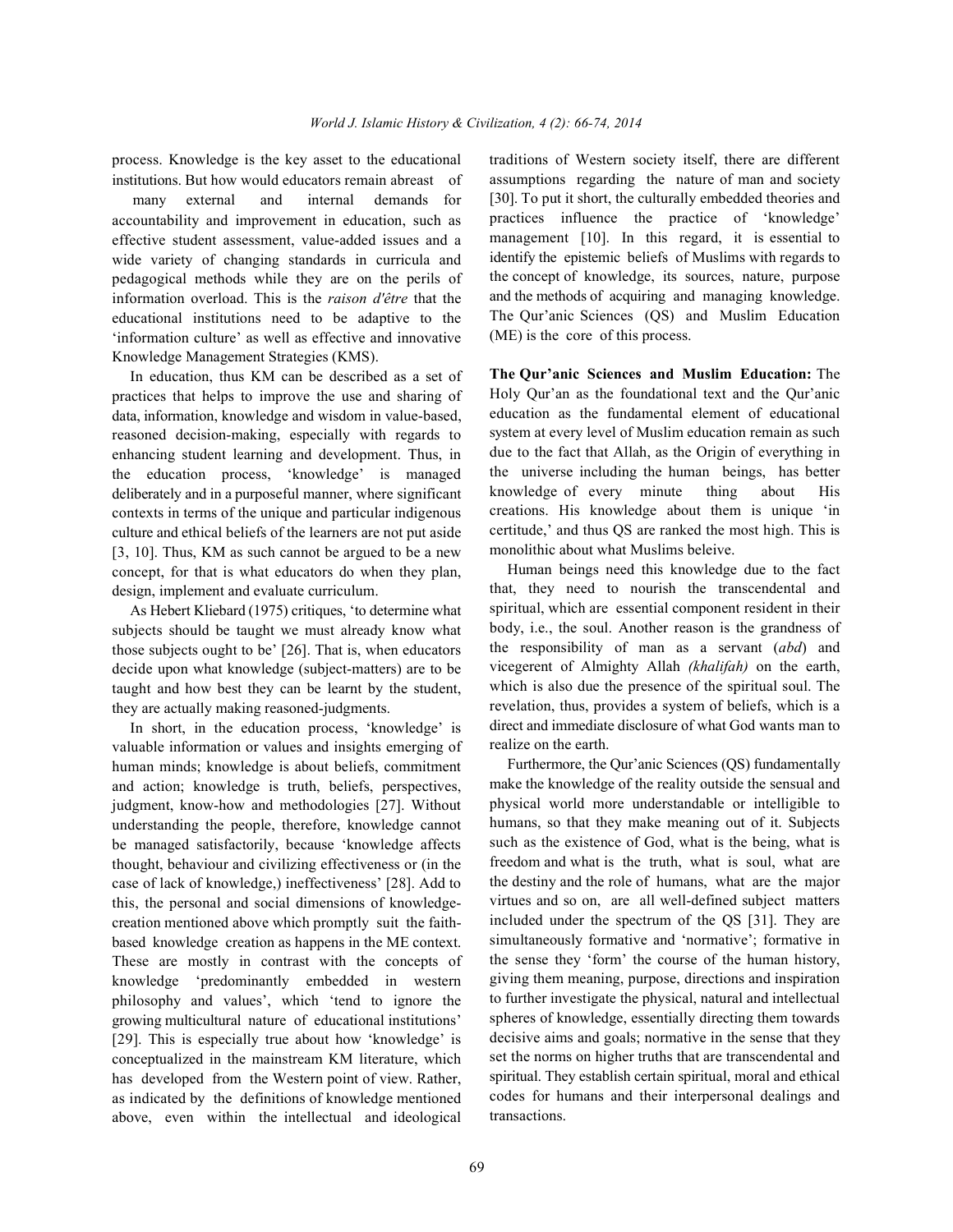Practically, this denotes the prior-most place of the QS in determining the parameters and criteria of the foundational principles in various disciplines under intermediary human sciences, physical, natural sciences. The spectrum of Revealed Sciences (RS) is spiritual, metaphysical and transcendental. However, since it is humans who make meaning out on the transcendental realms for practical and applied purposes, there is the second group of sciences called Internediary Human Sciences (IHS).

The Intermediary human sciences investigates the implications of the Revealed sciences on man, his family Fig 3: Knowledge in Islamic Worldview [35] and the society. They establish certain spiritual, moral and ethical codes for men and their interpersonal dealings To summarize, these elaborations suggest to the wide

physical reality, not the spiritual or metaphysical reality. (IW), a Muslim should develop the idea of 'knowledge' as independent intellectual exercise, but in the name of humans need to personalize and realize in the psyhco-

acquiring knowledge.' The hierarchy and rank of interpretation of the former. 'knowledge' under each source is determined by their degree of contribution to the perfection of man's **The Dimesions of Islamic Worldview and the Islamic**

education. knowledge and experience in Educational system and



and transactions. However, at the applied and practical and extensive scope as well as complex nature of the QS levels, the intellectual knowledge is of tentative truth and and ME. The Holy Qur'an thus presents Islam, not merely always to be judged in the light of the RS. as belief or faith system, rather as a faith-based way of life, Then, there is thePhysical and Natural Sciences where faith works in the life. Faith sets the foundations for include sciences such as physics, astronomy, biology how to lead the life, thereby casting various dimensions and abstract sciences such as mathematics and logics, of human life within a certainty paradigm. To put the whose subject matter is nature [31]. They investigate the above point succinctly, within this Islamic Worldview The Holy Qur'an repeatedly encourages humans to within the purview of 'faith structure,' and thereby reflect upon them, in order to acquire its knowledge', not providing universal and objective code of 'virtues' which his Lord, because all the laws of nature are placed into social and civilizational dimensions of practical life. Thus, it in such an intelligible manner that they also point to in total, there are five structures within the Islamic the transcendental realm covered by the RS. Worldview (IW): the faith, knowledge, virtue structures In broad terms, thus, there are three categories of which are the theoretical and conceptual foundations of knowledge sources, i.e., (a) Revealed, (b) Intermediary IW, whereas the Psycho-Social and Civilization structures Human and (c) Physical and Natural sciences [32]. are applied and practical foundations. Essential concepts, Thelatter two sources of knowledge indicate another key themes and practices related to 'knowledge' as well as the principle that, caring for the spiritual values does not relation, pattern and fundamental principles under each of mean the suppression of the biological or social needs these five domains or dimensions, therefor should be [33]. Together they comprise 'all possible avenues of regulated by the criteria and parameters of the Holy reflective, contemplative and imagery methods of Qur'an and the Prophetic tradition, where the latter is the

knowledge of God and to 'the perfection of the soul to **Framework for Knowledge Management:** A brief the point of being God-like, either directly or indirectly' description on the five dimensions is subsequently [34]. The Holy Qur'an has well manifested this unitary addressed here to point out how 'knowledge' with character of all knowledge, for it calls its verses  $\bar{a}y\bar{a}t$  reference to each of these dimensions is conceptualized (sing.  $\bar{a}$ yah) as well as the signs of nature as  $\bar{a}$ y $\bar{a}$ t (signs). and what are the core principles that form the pattern and Both are 'signs' pointing to the same source and links among them which in turn should be done through originating from the same source [34]. a collaborative endeavour made collectively by a group of Figure 3 summarizes these points and denotes the Muslim theologians, *Sharî'ah* scholars, various 'unitary consistency of the Islamic worldview' and by subject/domain specialists, educationists, curricularists extension, the unitary and holistic nature of Islamic and social and human scientists, practitioners having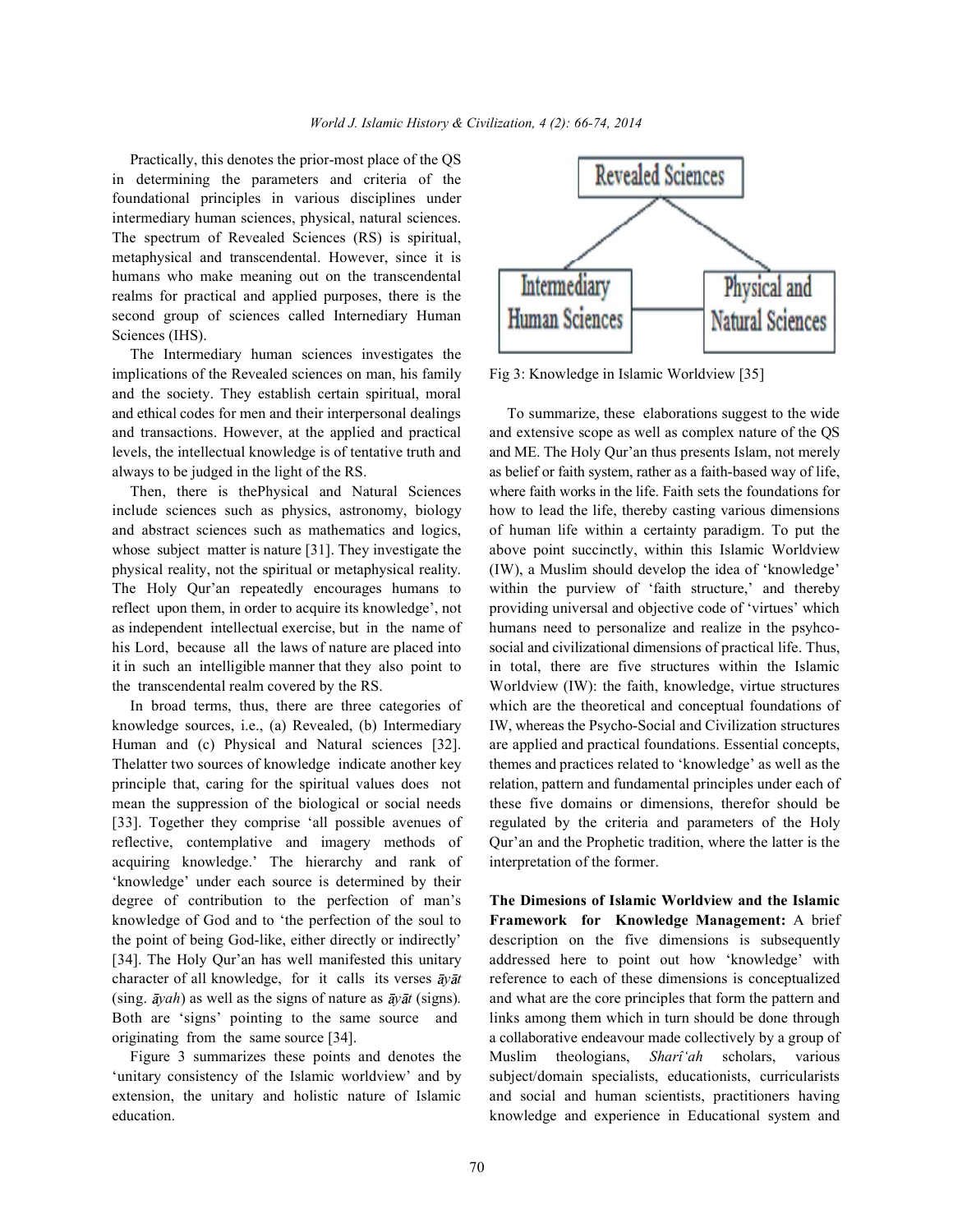with regards to the educating Muslims is rather collective Thus, knowledge is the second fundamental structure of than individual effort. A framework developed in IW. This realization on the other hand, point next collective manner, principally should promote, not a structure of IW, i.e., the virtue. fragmentary or compartmentalized approach to knowledge, but the most balanced, integrative and **The Virtue Dimension:** Simply, virtue functions as progressive approach as enshrined by those fundamental criterion and means of deployments and enacting of the principles, concepts and themes contained with these five faith principles, which is the goals of human life; and structures of IW. In this regard, we should be very consequently, the goal of education. That is, the pursuit mindful that Qur'an was the starting point of Almighty of knowledge about Absolute truths and about the Allah's '*ta'dib*' of the Holy Prophet Muhammad (PBUH); human, physical and natural sciences is useless devoid of it was the only 'text' with which he started educating his any creative and constructive purpose and unless they companions. The Holy Prophet nurtured an ideal Islamic are put into practice. They are points of reference having society within the shadow of the Holy Qur'an and the implications on "man's relationship with God, humanity Divine Wisdom, highlighting the ultimate purpose of and the universe" [38]. That is, values are appreciated human life. Hence, the role of scholars at the *Suffah* not as norms, but rather for their 'formativeness'. They School, according to Açikgenç (1996), was at once import certain meanings to this relationship. The cognitive (intellectual) and affective (spiritual) [31]. They Attributes of Almighty Allah, for example, are not had to comprehend the Qur'anic message in its original regarded as just some metaphysical theories, but for their form and then they had to apply it in purifying their souls. creative influence on 'forming' and nurturing the character At once, the Holy Qur'an was guidance and motivation and attitudes of man. for reflection on theirown nature and the nature of the Various virtues required for protection and universe. The message of Islam was not 'just emotionally preservation of the five essential fundamentals; *dîn* and spiritually satisfying' but also 'intellectually fulfilling' (religion), *nafs* (life), '*aql* (intellect), *nasl* (progeny), *m l* [36]. This is why the Holy Qur'an has been and continues (property) and *ird* (honour), therefore, should be imparted to be the core of the 'veritable Islamic Educational according to their place in the hierarchy and once again System' [37]. they are determined by the Qur'anic criteria and

**The Faith Dimension:** Faith (*îmān*) is the core subject successful and virtuous life develops so closely to its dealt in the Holy Qur'an. The Holy Qur'an discusses faith concept of faith. in the human context. Muslims are obliged to have an To put the above point succinctly, within this Islamic indelible and unflinching faith in Almighty Allah and IW, a Muslim should develop the idea of 'knowledge' other higher truths that they are reverberated in their within the purview of 'faith structure,' to be authenticated inner belief, thoughts, attitudes, behaviours, rituals and in its 'virtue-structure' and realized within the human and external actions, deeds. This denotes that faith is civilizational structures. essentially intellectual and spiritualin nature…." [18]. Faith should not remain at the level of confession only, **The Psycho-Social Dimension:** This dimension of IW but should remain as dynamic and inspiring but as the summarizes the Islamic viewpoint on humans; the various unifying and integrating factor. This justifies why, in early spiritual and physical components in them, the nature and Islamic history, the Holy Prophet enormously emphasized ultimate purpose of human existence on the earth. They on consolidation of Islamic faith in the minds of new are subservient to the first three foundations and they believers, thereby elaborating the meaning of life [31]. examine various psychical, social, political, economic

**The Knowledge Dimension:** Instilling faith in the minds of collective potentials for the wellbeing of the individual, students in a way the most inspiring and motivating family and the humanity at large. manner is indispensable to the educational endeavour in This dimension corresponds to the concept of general and the ME in particular. This necessitates a man as servant and vicegerent of Allah on the thorough and in-depth knowledge of its various elements earth ('*abd* and *khalîfah)*. The ME therefore should of the faith structure. Thus, knowledge is not only an stress the personal or individual scope of education to essential condition of healthy faith, but also in meet the spiritual, intellectual and psychic needs of man.

Information Technology and others. In other words, KM realization of faith in character and behaviour of students.

parameters [39]. That is, the Islamic conception of a

principles related to the utilization of individual and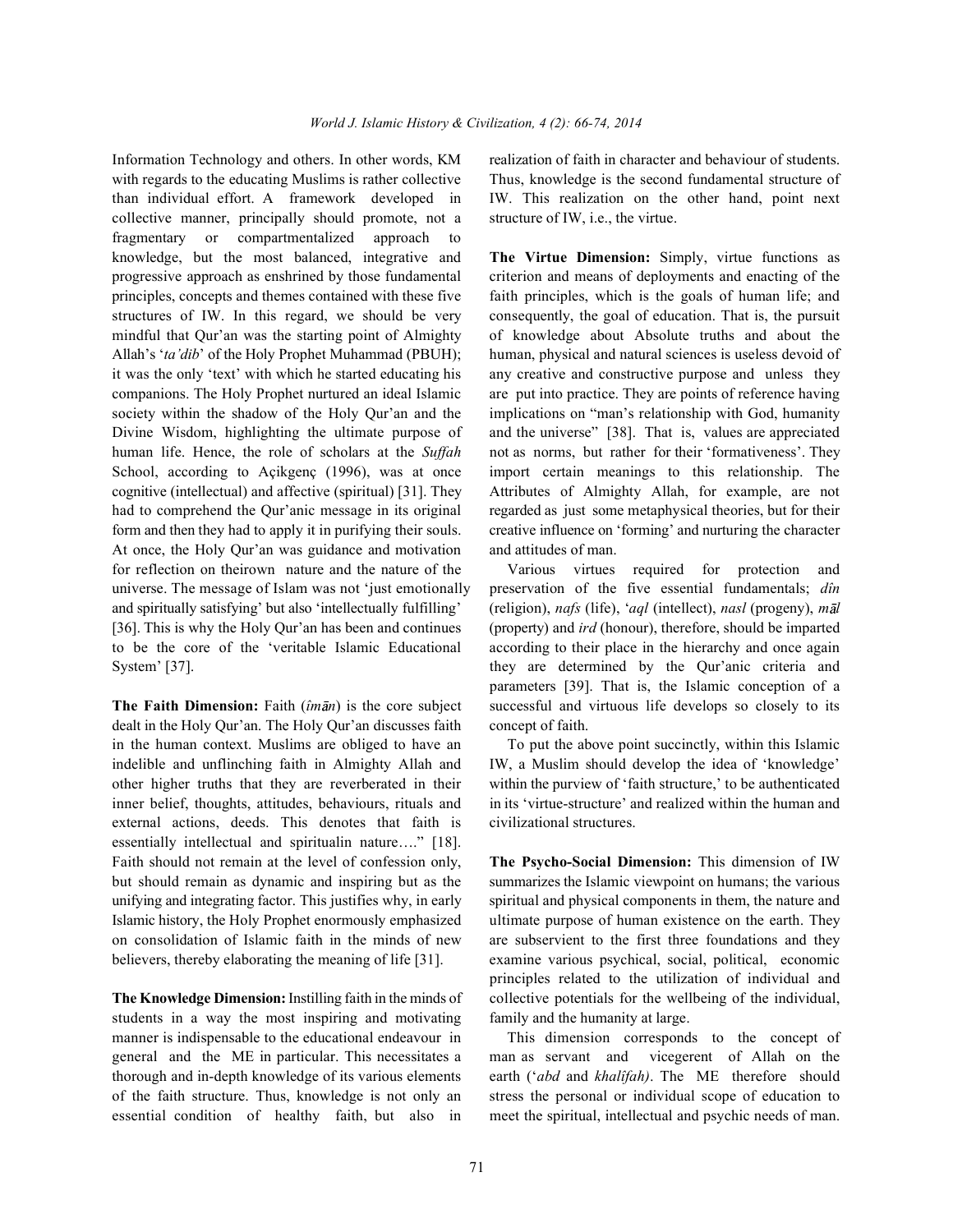perfect model that the educational institutions can project should not choose to remain in the periphery, for we are

physical world and among other members of the society [42]. where the principle related to the first three foundations That means, it is 'ideas and teachings of the Holy being materialized earlier. In order to facilitate this Qur'an and the Holy Prophet should become guides and process, Almighty Allah has succumbed *(taskhîr)* the references while delineating any key term such as reality, physical and natural resources for man; for his knowledge and virtue. To put it more explicitly, all the five consumption as well as their effective utilization for the dimensions, independently as well as coherently as one overall human welfare [33]. Thus, an engaging positive architectonic whole provide epistemological foundations vision of the Islamic perspective of progress, and principles which set parameters and criteria to the development and reform should be developed based on concept of 'knowledge,' knowledge creation, the IW. To be more specific, this dimension stresses the management, management strategy, sharing and all other wisdom behind striving for material advancement. It is all related concepts such data mining, information retrieval about struggling for creating an attachment to morality etc. and awakening the moral consciousness among the Such a framework develop on the Qur'anic criteria people. should present a blue-print and roadmap for every

man and life correspond to the five essential principles; article calls the institutions and centres providing for ME faith, life, intellect, progeny, property and honor, basically at various levels to adopt an enlightened vision, that is to at theoretical, applied and practical applications. But, how mould a community of religious scientists, who would to translate these dimensions and essential principles focus on integration of the moral and the intellectual enshrined in them into lived experiences? How could we ideals, which made the early Muslims to be very maximize the benefit of such a paradigm in the successful to establish themselves in a very short time civilizational and developmental planes, especially [31]. utilizing the Instruction Technology platforms? The Holy Qur'an being the essential core through which the **CONCLUSION** above mentioned five structures get to be conceptualized and thereby applied in the actual life, the ME at different Given Islamic point of view as the focal concern, the

learning experiences of the Holy Qur'an authentic, the Qur'anic Framework for the purpose. meaningful, integrative, value-based, challenging and This is in line with the finding of Waseem (2013) where alive so that at the next level they are introduced to the outline for the Qur'anic framework grounded in the relations that link between them. This is much mandated Islamic Worldview for KM in the educational settings.

The human exemplification of this is historically preserved in the pervasive influx of the Western-centric education in the life, activities and saying of the Holy Prophet system, thought system, way of life and worldview of Muhammad (PBUH), which, can be emulated as the uncontrolled material progress and development. We as their end product [40, 37]. 'the best ever produced for mankind'. The criteria of the **The Civilizational Dimension:** Humans live in the enjoin good and forbid evil and believe in Almighty Allah best Ummah ever produced for mankind is that they

These five key dimensions; faith, knowledge, value, endeavour in Muslim education. It is in this regard, the

levels of educational ladder should be strategically paper concludesthat 'knowledge' although theocentric in planned and manned. essence is anthropocentric from realistic and practical As such, inevitably the educational institutions and terms. Hence, it is essential that when various concepts, centres providing for ME should make concerted efforts models and practices in KM adapted to fields such as ME, (1) to further developing the framework and (2) to device first, they are understood for all its consequence, positive their curriculum for all the levels to effectively make the and otherwise, second conceptualized within purview of

active ones [41]. For example, at pre-school levels, the in contrast to the traditional KM, in Islamic knowledge interest to learn Arabic alphabets needs to be imbued in management (IKM) the application of KM strategies children. Knowledge already available in the field of "starts with knowledge resourses for the purpose of user Educational Technologies (ET) hence needs to be tapped development and then ends up with the source of well, but without failing the spirit enshrined within the knowledge... where all knowledge understanding (KU) framework of IW. In the school level, children need to be and output (OK) should be a reflection of knowledge introduced to basic facts and their interest should be kept source (KS)" [43]. In this regard, this paper presents an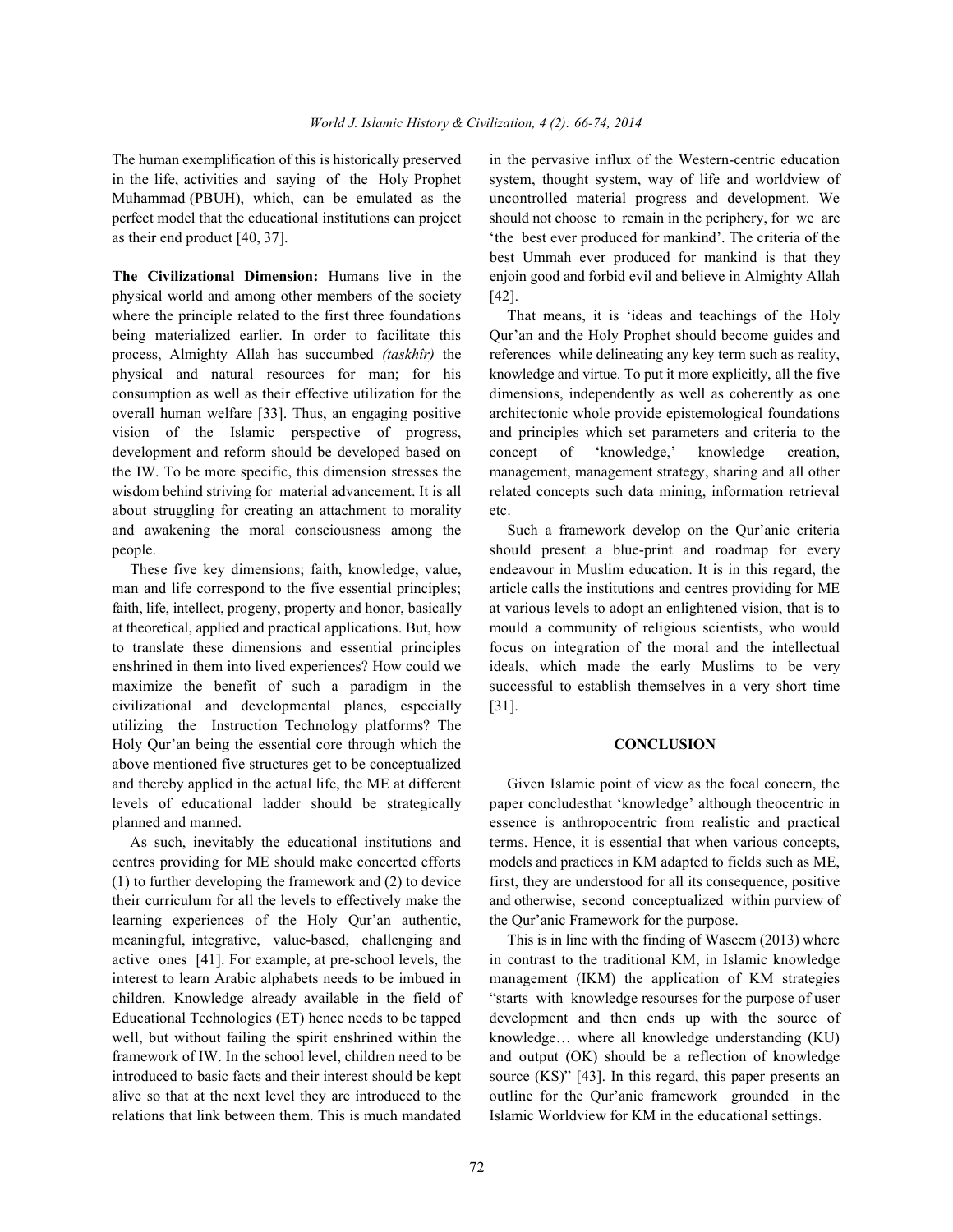realize that it cannot be done in an individual manner. Therefore, the authors call institutions providing for the Muslim Education to initiate concerted collective effort to gather various related scholars to develop such a framework and means of practically implementing in a collective effort (ijma').

## **REFERENCES**

- 1. Hirst, P.H., 1974. Knowledge and the curriculum: A collection of philosophical papers. London and Boston: Routledge & Kegan Paul.
- 2. Yaakub, M.B., 2011. Knowledge management from Islamic perspective. Revelation and Science, 1(2): 14-24.
- 3. Sajjadi, S.M., 2008. Religious Education and the Delegitimation of Knowledge. The American Journal of Islamic Social Sciences, 2(25): 84-99.
- 4. Choo, C.W., 1998. The Knowing Organization. New York : Oxford University Press.
- 5. Anwar, J., S. Hasnu and S.Y. Janjua. 2013. Knowledge, Wisdom, Leadership and Vision: A Framework for Learning Organzations. World Applied Sciences Journal, 28(1): 56-65.
- 6. Ashraf, S.A., n.d. 0000. The Aims of Education. Cambridge Muslim College Paper No. 2.
- 7. Petrides, L.A. and T.R. Nodine, 2003. Knowledge Management in Education: Defining the Landscape. California: The Institute for the Study of Knowledge Management in Education.
- 8. Waseem, M.A., 2013. Holy Quran; the Ultimate Source of Knowledge Management a Comparison Between KM Functional Model and IKM Functional Model. World Applied Sciences Journal, 28(2): 218.
- 9. Alexander, H.A., 2005. Human agency and the Curriculum. Theory and Research in Education, 3: 347.
- 10. Mohannak, K., 2011. Diversity in knowledge management: A cultural approach. QUT Digital Repository. Economic Research Centre Discussion Paper, Retrieved from:http://eprints.qut.edu.au/.
- 11. Davenport and Prusak 1997. Grant 1996; Spender 1996; Bierly & Chakrabarti 1996; Conner & Prahalad 1996as cited in [7].
- 12. Zemsky, R., 0000. "Forword,"In [7] pp: 1.
- 13. See [8], 0000, pp: 221.
- 14. See [3], 0000, pp: 90.
- The paper does that only in general terms, for the authors 15. Fleming, N.D., 1996. Coping with a revolution: Will the Internet change learning? Canterbury: Lincoln University, 1996.Retrieved from: http://www.varklearn.com/documents/ information\_and\_knowle.pdf
	- 16. See [3], 0000, pp: 90.
	- 17. Adhikari, D.R., 2010. Knowledge Management in Academic Institutions. International Journal of Educational Management, 24(2): 91-104.
	- 18. Bakar, O., 1991. Tawhid and Science: Essays on the History and Philosophy of Islamic Science. Kuala Lumpur: Secretariat for Islamic Philosophy and Science, pp: 231.
	- 19. Goldman, A.I., 2006. Similating Minds: The Philosophy, Psychology and Neuroscience of Mindreading. 1st Edn., Oxford: Oxford University Press, as cited in Waseem, 2013, pp: 217.
	- 20. Adapted from Knowledge Management-Emerging Perspectives. Retrieved on 15th June 2013, Retrieved from: http://www.systems-thinking.org/ kmgmt/kmgmt.htm
	- 21. Stenmark, D., 2001. The Relationship between Information and Knowledge. Journal of Management Information, 17: 91-92.
	- 22. Agrawal, S., P.B. Sharma and M. Kumar, 2008. Knowledge Management Framework for Improving Curriculum Development Process in Technical Education. Proceeding of Third International Conference on Convergence and Hybrid Information Technology.
	- 23. Al-Hudawi, S.H.V., 2012. Educating Muslims: A brief exposition on translating the philosophical concerns to curricular decisions", Proceeding of the 8th World Conference on Muslim Education, November 12-13.
	- 24. Al-Attas., S.M.N., 1989. Islam and the philosophy of science*.* Kuala Lumpur: International Institute of Islamic Thought and Civilization, pp: 2.
	- 25. See [18], 0000, pp: 231.
	- 26. As cited in [7], 0000, pp: 347.
	- 27. See Davenport, 0000. Nonak and Takeuchi andFoskett as cited in [3].
	- 28. Abul-Aynain, A.K., 1992. A Critique of Conemporary Educational Knowledge: Aims and Frameworks (Abstract). In F. Malkawi, & H. Abdul-Fattah (Ed.), A Conference on Towards the Construction of A Contemporary Islamic Educational Theory. Amman: Islamic Studies and Research Association, pp: 76.